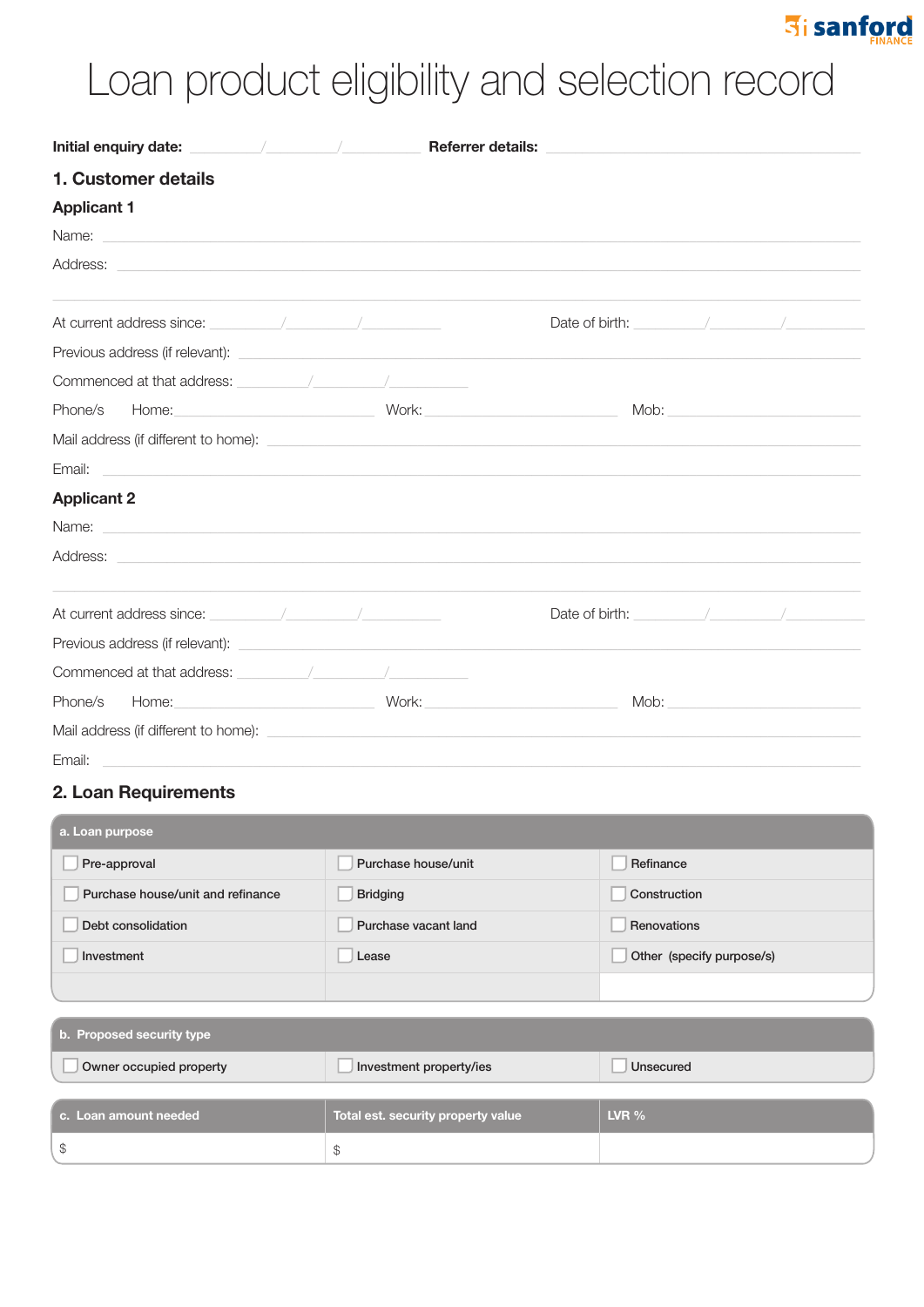## **Fi** sanford

## Loan product eligibility and selection record - continued

| d. Customer contribution                          |    |         |                           |  |  |
|---------------------------------------------------|----|---------|---------------------------|--|--|
| \$                                                |    | Saved   | Gift<br>FHOG/other        |  |  |
| Security property 1                               | \$ | Address |                           |  |  |
| Security property 2                               | \$ | Address |                           |  |  |
| Security property 3                               | \$ | Address |                           |  |  |
| Purchase/building contract signed (if applicable) |    |         | Settlement date:          |  |  |
| Ready to lodge an application                     |    |         | <b>First Home Buyer/s</b> |  |  |

#### **3. Income and expenses**

| a. Income - customer 1         |    | Income - customer 2            |               |                                |    |          |  |  |  |
|--------------------------------|----|--------------------------------|---------------|--------------------------------|----|----------|--|--|--|
| Employer                       |    |                                |               | Employer                       |    |          |  |  |  |
| Years there                    |    | Previous                       |               | Years there                    |    | Previous |  |  |  |
| Self-employed                  |    |                                | Self-employed |                                |    |          |  |  |  |
| Employment confirmed by broker |    | Employment confirmed by broker |               |                                |    |          |  |  |  |
| Employment income              |    | \$                             |               | Employment income              |    | \$       |  |  |  |
| Rental income                  |    | $\mathcal{S}$                  |               | $\mathcal{S}$<br>Rental income |    |          |  |  |  |
| Other income (specify)         |    | Other income (specify)         |               |                                |    |          |  |  |  |
| 1.                             |    | $\mathcal{L}$                  |               | \$<br>$\mathbf{1}$ .           |    |          |  |  |  |
| 2.                             |    | $\mathcal{L}$                  |               | 2.                             | \$ |          |  |  |  |
| 3.                             | \$ |                                | 3.            |                                | \$ |          |  |  |  |

| b. Continuing liabilities | <b>Description</b> | <b>Amount owed</b>                      | <b>Credit limit</b>      |  |
|---------------------------|--------------------|-----------------------------------------|--------------------------|--|
| Credit card 1             |                    | $\mathcal{S}$                           | \$                       |  |
| Credit card 2             |                    | $\mathcal{S}$                           | \$                       |  |
| Sore charge cards         |                    | $\mathcal{L}$                           | $$\mathbb{S}$$           |  |
|                           | <b>Description</b> | <b>Balance</b>                          | <b>Monthly repayment</b> |  |
| Other loan 1              |                    | $\frac{1}{2}$                           | $$\mathbb{S}$$           |  |
| Other Ioan 2              |                    | $\mathcal{S}$                           | \$                       |  |
| Other Ioan 3              |                    | $\mathcal{S}$                           | $$\mathbb{S}$$           |  |
| On-going rent             |                    | \$                                      | \$                       |  |
| Maintenance/child support |                    | $\frac{1}{2}$                           | \$                       |  |
| Number of dependants      |                    | Ages                                    |                          |  |
| Number of motor vehicles  |                    | Provided by employer<br>Privately owned |                          |  |
|                           |                    |                                         |                          |  |
| c. Preferred loan term    | vears              | Preferred loan repayment/s              | \$ per month )           |  |